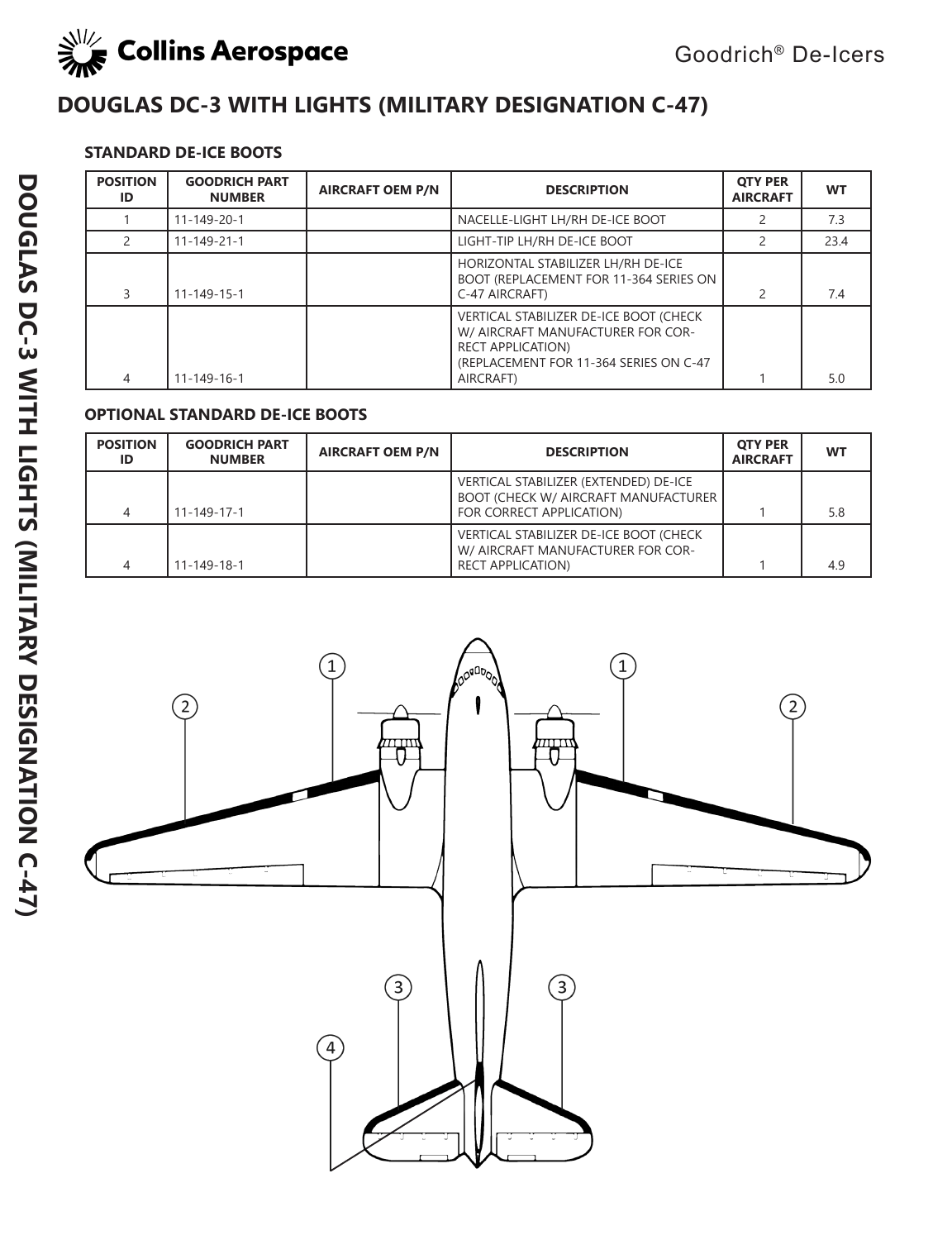

## **DOUGLAS DC-3 WITHOUT LIGHTS (MILITARY DESIGNATION C-47)**

#### **STANDARD DE-ICE BOOTS**

| <b>POSITION</b><br>ID | <b>GOODRICH PART</b><br><b>NUMBER</b> | <b>AIRCRAFT OEM P/N</b> | <b>DESCRIPTION</b>                                                                                      | <b>OTY PER</b><br><b>AIRCRAFT</b> | <b>WT</b> |
|-----------------------|---------------------------------------|-------------------------|---------------------------------------------------------------------------------------------------------|-----------------------------------|-----------|
|                       | $11 - 728 - 7 - 1$                    |                         | NACELLE-BREAK LH/RH DE-ICE BOOT                                                                         |                                   | 6.9       |
|                       | $11 - 728 - 2 - 1$                    |                         | LIGHT-TIP LH/RH DE-ICE BOOT                                                                             |                                   | 20.8      |
|                       | $11 - 728 - 5 - 1$                    |                         | HORIZONTAL STABILIZER LH/RH DE-ICE<br><b>BOOT</b>                                                       |                                   | 8.6       |
|                       | $11 - 728 - 8 - 1$                    |                         | VERTICAL STABILIZER DE-ICE BOOT (CHECK<br>W/ AIRCRAFT MANUFACTURER FOR COR-<br><b>RECT APPLICATION)</b> |                                   | 4.6       |

#### **OPTIONAL STANDARD DE-ICE BOOTS**

| <b>POSITION</b><br>ID | <b>GOODRICH PART</b><br><b>NUMBER</b> | <b>AIRCRAFT OEM P/N</b> | <b>DESCRIPTION</b>                                                            | <b>OTY PER</b><br><b>AIRCRAFT</b> | <b>WT</b> |
|-----------------------|---------------------------------------|-------------------------|-------------------------------------------------------------------------------|-----------------------------------|-----------|
|                       |                                       |                         | VERTICAL STABILIZER (EXTENDED) DE-ICE<br>BOOT (CHECK W/ AIRCRAFT MANUFACTURER |                                   |           |
|                       | $11 - 728 - 6 - 1$                    |                         | FOR CORRECT APPLICATION)                                                      |                                   | 4.9       |